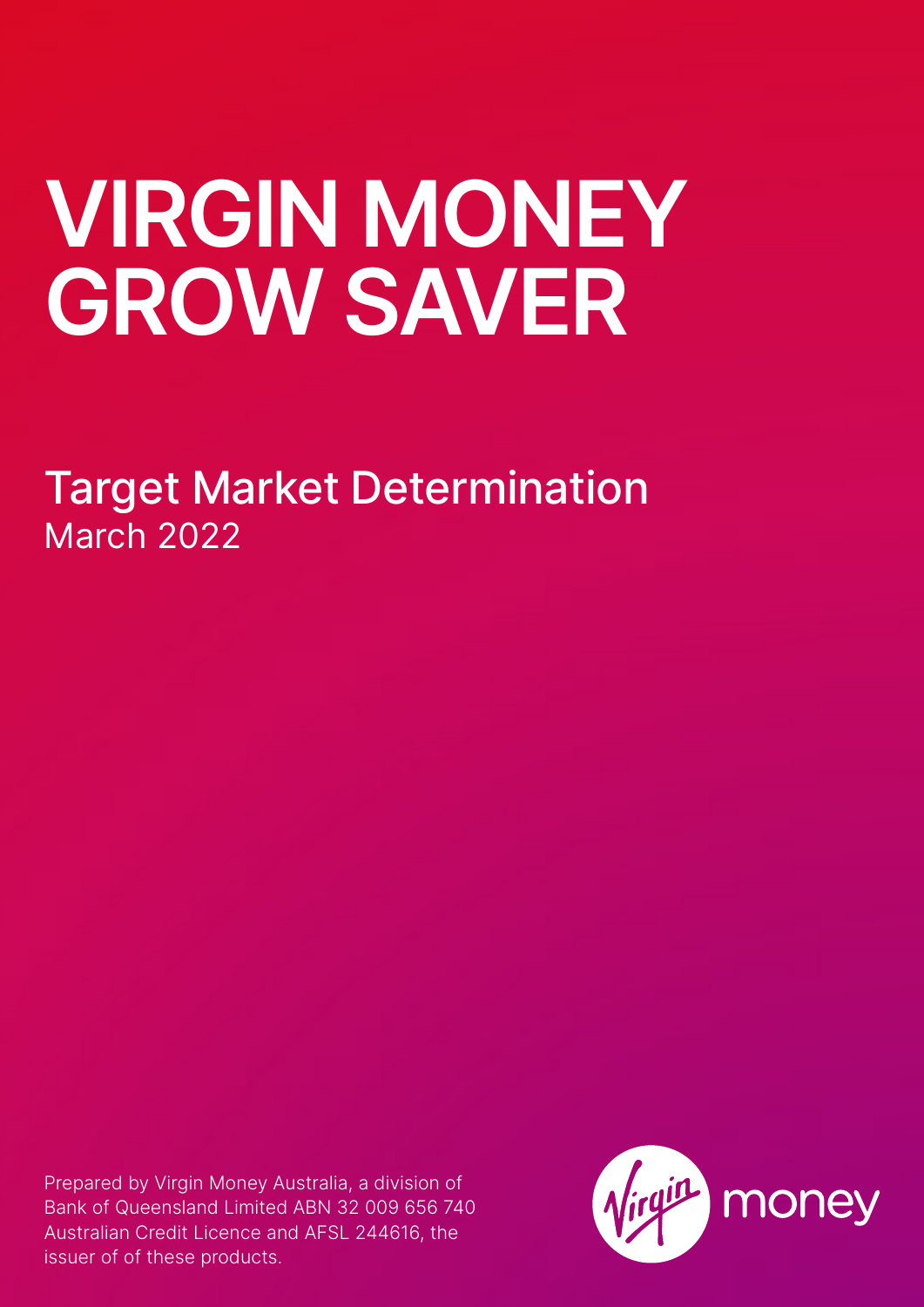## What is a Target Market Determination?

A Target Market Determination (TMD) describes:

- the class of customers that comprise the Target Market for the product
- any conditions or restrictions on how the product is distributed to retail customers
- events or circumstances where we will review the TMD for the product.

## Why does Virgin Money Australia need to make this TMD publicly available?

We are required to produce this TMD by law. The law is intended to help customers obtain appropriate financial products by requiring issuers and distributors to have a customer centric approach to the design and distribution of products.

This document is not a substitute for the product's terms and conditions or other disclosure documents. Customers must refer to these documents when making a decision about this product. These documents can be found on our website or you can obtain a copy upon request.

## The TMD will undergo a periodic review as follows:

- Effective date
- 21 March 2022

Next Review Due

Before 21 March 2024

Review

At least every two years from the effective date of this TMD

## Target Market

The Target Market for this product is customers who want a savings account that can pay Bonus Interest. The customers are generally able to meet the monthly eligibility criteria described below to qualify for monthly Bonus Interest.

These customers are likely to have the following objectives, needs and financial situation and meet the eligibility criteria for this product.

#### **Objectives**

The customers' likely objective is to grow their savings with an interest-bearing savings account. They want a separate account from their everyday banking account.

#### **Needs**

The customers' likely needs is a simple product that rewards their savings behaviour. This may include:

- a dedicated interest-bearing savings account product
- a secure place to store money with access to their account at any time via the Virgin Money mobile app.

The customers' likely needs also include being able to enhance the base interest rate and earn a Bonus Interest rate on their funds by meeting monthly eligibility criteria. Customers also have the ability to enable the Lock Saver Feature and earn an additional variable interest rate in return for agreeing to a 32-day notice period for any withdrawals or transfers.

This product may not be suitable for customers who are likely to require:

- regular branch access to make deposits
- branch access to make cash withdrawals
- paper statement or correspondence
- a cheque book facility
- joint signatories.

This product is not suitable for customers who do not have access to the Virgin Money mobile app or require internet banking access.

The Lock Saver Feature is an optional feature and is not suitable for customers who require immediate access to their savings as customers are required to provide 32 days' notice to make a withdrawal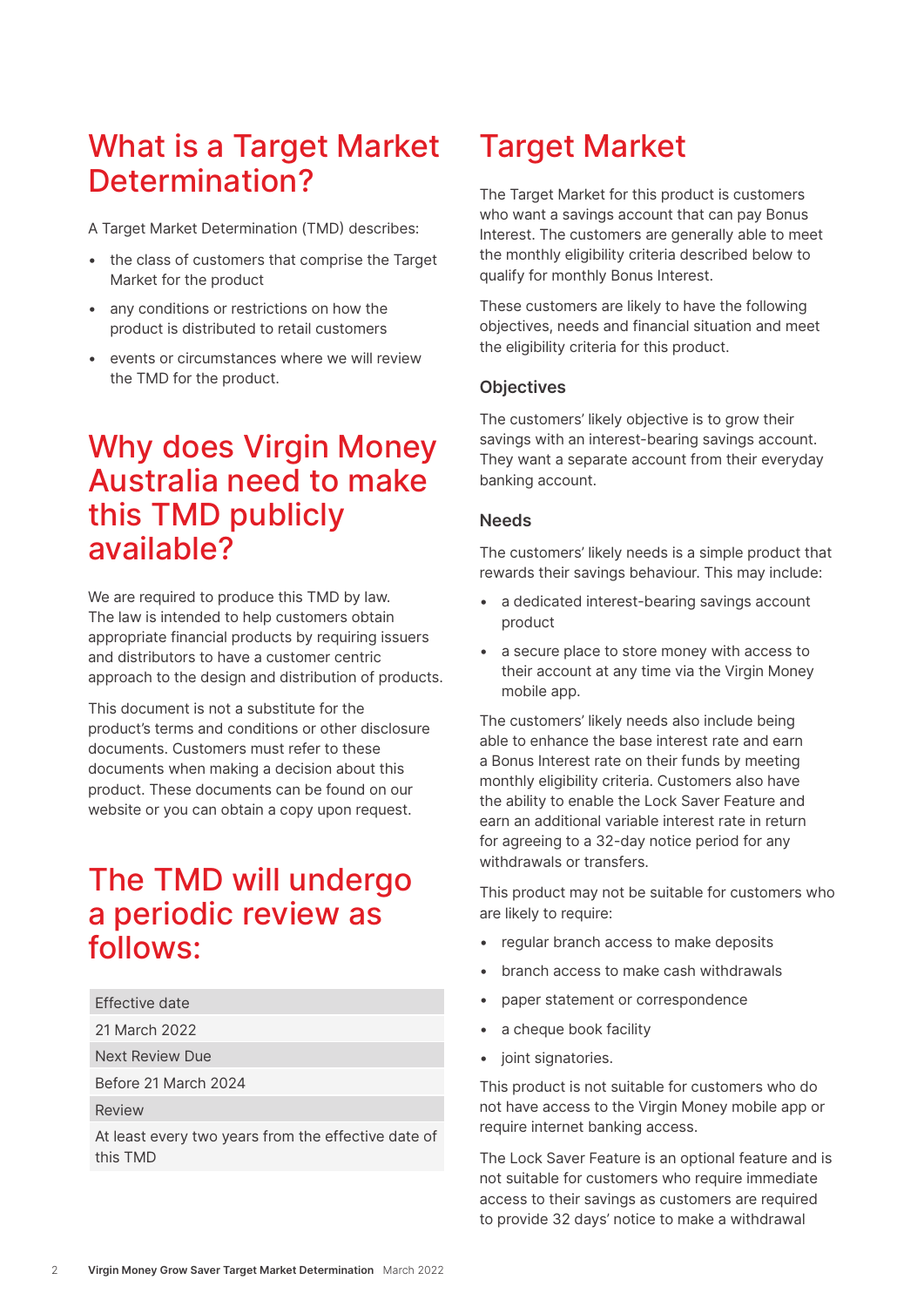or transfer or access the funds after enabling the Unlock Saver Feature on their Account.

#### **Financial situation**

This product is suited to customers who are able to make at least one deposit and no more than one withdrawal a month. This behaviour will earn the customer the Base Interest Rate plus Bonus Interest Rate.

If customers do not meet these criteria each month, they receive the Base Interest Rate only for that month.

#### **Eligibility criteria for this product**

Customers must satisfy the following criteria to acquire this product:

- the account must be under personal name(s)
- the account must not be for a deceased estate, business, superannuation or trust
- be an Australian citizen or Australian resident with an Australian residential address
- have an Australian mobile phone number
- be 14 years old or older, and 18 years old or older to enable a Lock Saver Feature.

## Product description

A savings account that allows customers to earn a variable Base Interest Rate and a Bonus Interest Rate on their funds.

To earn the Base Interest Rate plus the Bonus Interest Rate, customers must make at least one deposit and no more than one withdrawal a month. If they do not do this in a month, the account earns the Base Interest Rate only for that month.

Customers will also have the option to enable the Lock Saver Feature on a Grow Saver Account. This will allow them to earn an additional variable interest rate but requires the customer to provide 32 days' notice to make a withdrawal or transfer, or access the funds after enabling the Unlock Saver Feature on their account. Customers have to be 18 years old or older to enable a Lock Saver Feature.

#### **Key attributes of this product**

- access through the Virgin Money mobile app to view account balance and make transfers
- variable Base Interest Rate
- earn Bonus Interest Rate when customers meet the monthly eligibility criteria (as above)
- earn an Additional Variable Interest Rate when an account has the Lock Saver Feature Enabled
- no monthly account keeping fees.

See 'Virgin Money Deposit Account Limits, Fees and Charges' for all applicable fees.

## **Why the product is likely to be consistent with the likely objectives, needs and financial situation of the Target Market**

The product's attributes are designed to support the Target Market's objectives, needs and financial situation. The customer's need to save money can be met by qualifying for the Bonus Interest Rate which further encourages them to contribute regularly to their savings and make limited withdrawals to meet the monthly eligibility criteria.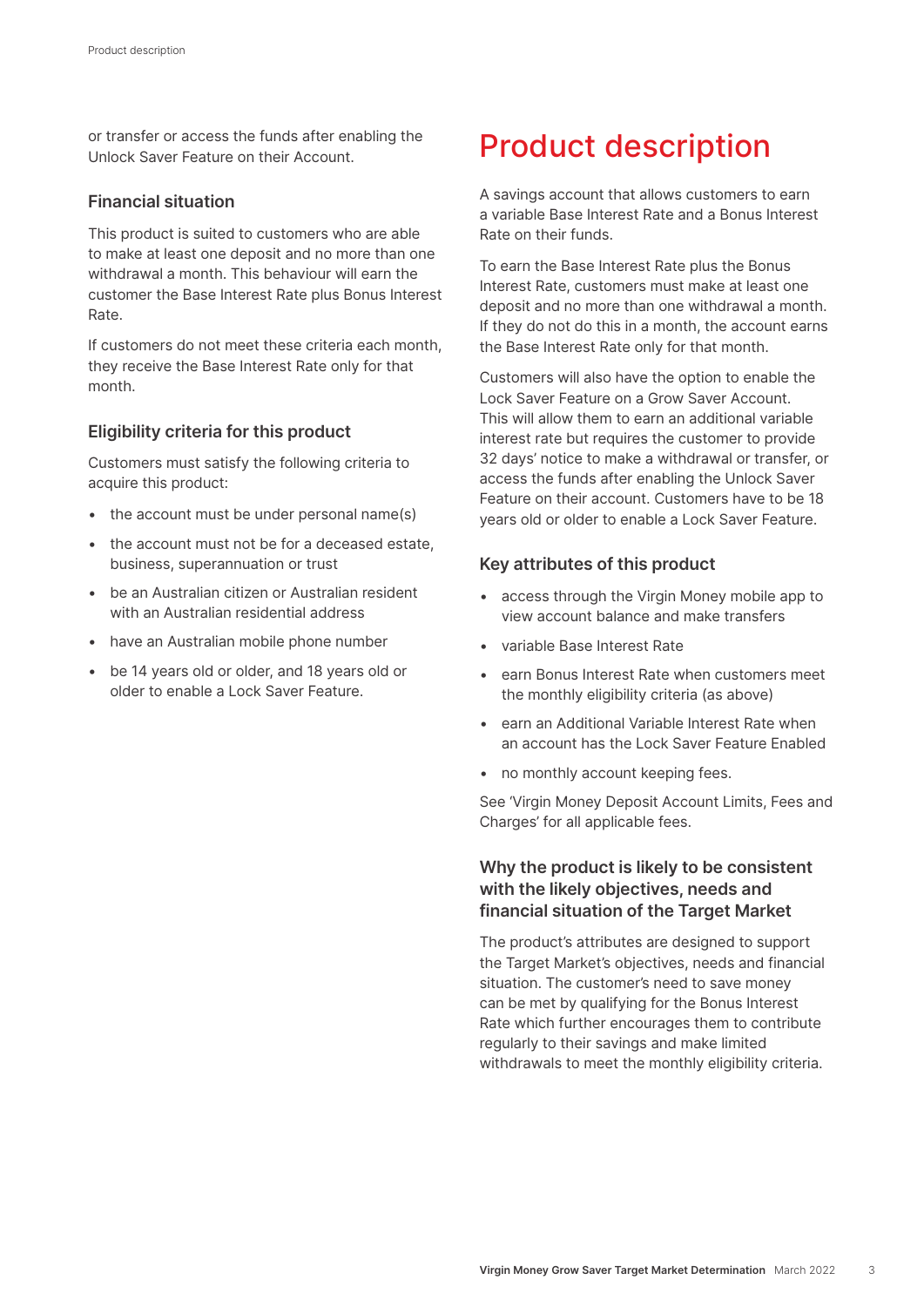# Distribution conditions

This product can be distributed through Virgin Money Australia's direct channels:

- online channels via Virgin Money website or mobile app
- staff can help customers over the phone if they experience technical issues
- this product can also be distributed by thirdparty comparison sites.

This product can only be distributed to retail customers in accordance with Virgin Money Australia's customer acceptance requirements.

## **Why the distribution conditions will make it likely that the customers who acquire the product are in the Target Market**

Virgin Money Australia considers that the distribution conditions and restrictions support our assessment that the product will likely be distributed to the Target Market because of the following key controls:

- appropriate training of staff to ensure adequate understanding of product features and aligning this to the customer's need
- customers satisfying Virgin Money Australia's eligibility requirements
- quality assurance processes over compliance of customer onboarding and account origination

# Review triggers

We will review this TMD if any of the following trigger events and information being monitored reasonably suggest that the TMD may no longer be appropriate:

- we receive a significant number of complaints in relation to the product
- we identify a material adverse customer experience in relation to the product appropriateness
- there is a material change to the product attributes, fees, charges, terms and conditions or the manner of distribution
- there is a Significant Dealing in this product which is inconsistent with the Target Market.